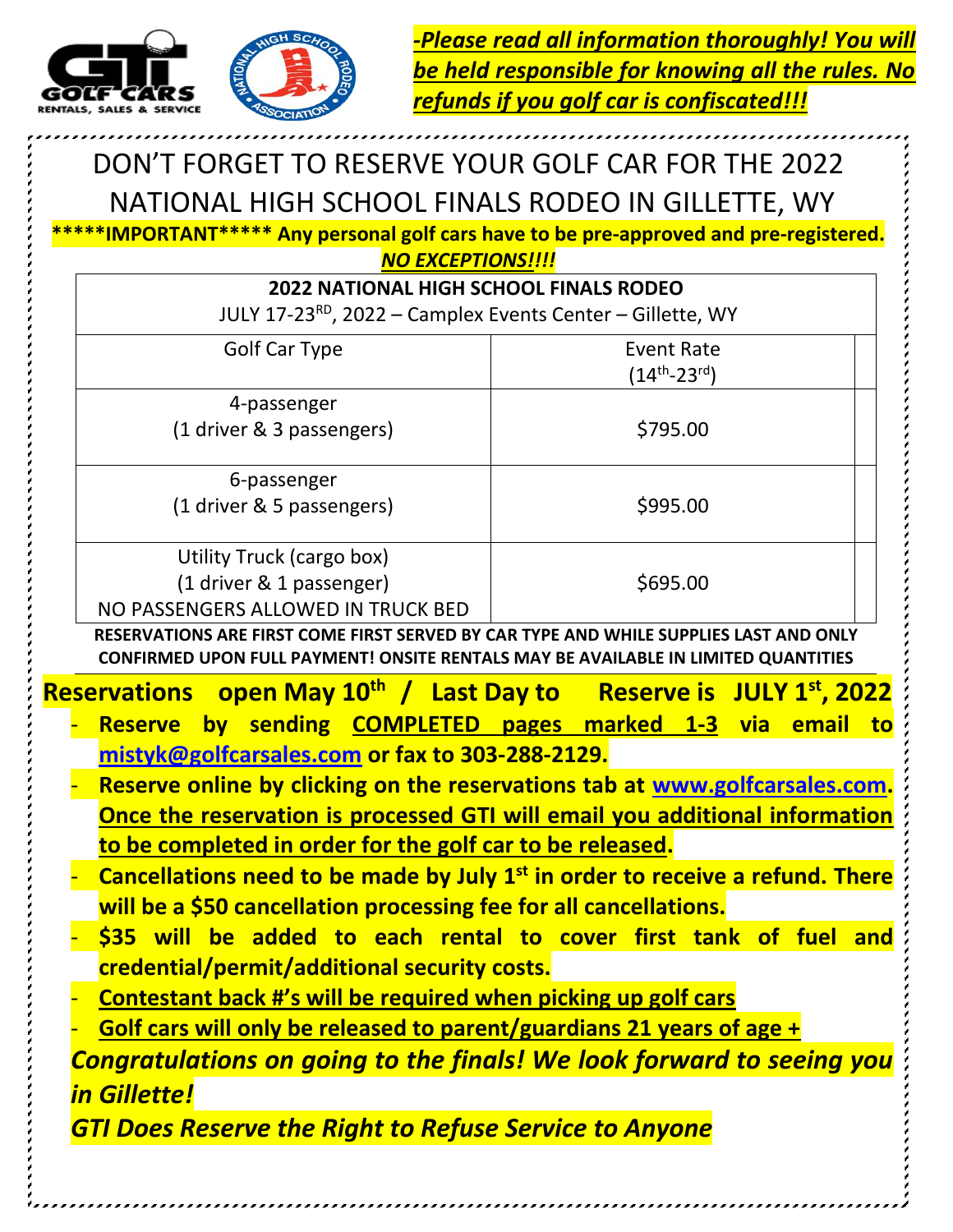| 'F'CARS<br>RENTALS, SALES & SERVICE                            | <b>GOLF TOURNAMENTS, INC.</b><br><b>COLORADO &amp; ARIZONA</b><br>1-800-477-0467<br>303-288-2129 FAX<br>3640 W Whitton Ave<br>5301 Quebec St<br>Commerce City, CO 80022<br>Phoenix, AZ 85019<br>www.golfcarsales.com<br>303-288-1979<br>602-233-3685 |                                                                                                                                                                                             |                                                                                                      |  |
|----------------------------------------------------------------|------------------------------------------------------------------------------------------------------------------------------------------------------------------------------------------------------------------------------------------------------|---------------------------------------------------------------------------------------------------------------------------------------------------------------------------------------------|------------------------------------------------------------------------------------------------------|--|
| <b>GTI Hours of</b><br><b>Operation onsite 8-</b><br>6pm daily |                                                                                                                                                                                                                                                      | 2022 National High School Finals Rodeo<br>July 14 <sup>th</sup> - 23 <sup>rd</sup> Camplex Event Center - Gillette WY<br>*All orders subject to availability*<br>Reservations Open May 10th |                                                                                                      |  |
| 4-passengers \$795.00*                                         | Anticipated arrival date:                                                                                                                                                                                                                            |                                                                                                                                                                                             | Last Day for Reservations is<br>July $1st$ , 2022 *while supply lasts                                |  |
| 6-passengers \$995.00*<br>Utility Truck \$695.00*              | All Cars due back 7/23/22 BY 11PM<br>*\$35 added to all rentals for first tank of                                                                                                                                                                    | Fuel and permit/credential/security costs                                                                                                                                                   | Online golf car ordering<br>www.golfcarsales.com<br>Click the reservations tab to find<br>your event |  |

#### **Method of Payment**:

Golf Tournaments, Inc. (GTI) will accept Visa, Master Card, Amex, and Discover for reservations.

Checks accepted up to July 1<sup>st</sup>, 2022. Pages marked 1-3 must be completed and sent with the check for rental and additional fees. Mail to 5301 Quebec St. Commerce City CO 80022.

#### **Rental Policies:**

If the golf car is not returned to the compound renter will incur \$100 tow in fee or cost of golf car if not located. Lock and Cable sets not returned in working order will incur \$20 replacement cost. Golf Cars are full of fuel upon delivery, additional fuel needed is the responsibility of the renter (additional fuel will be for sale at the golf car compound at market rate). GTI does not give refunds for inclement weather. Must be licensed driver 16 years of age or older to operate golf car. NO PASSENGERS allowed in Utility Truck Beds or on the bed of the Flat Beds (these units limited to driver and 1 passenger). Please limit passenger golf cars to manufacturer recommended capacity. Failure to adhere can result in loss of rental without refund.

Golf cars returned with decorations, excessively muddy or with trash will be subject to cleaning fee of at least \$50.00. **Cancellation:**

If any cancellations need to be made Golf Tournaments, Inc. must be notified **July 1 st, 2022** in order to receive a refund. **Rentals not cancelled within that time frame are non-refundable. There will be a \$50 cancellation processing fee for all cancellations.**

To reserve your car in advance, complete the pages 1-3 and fax it to GTI at (303)288-2129, email completed pages 1-3 to [mistyk@golfcarsales.com.](mailto:mistyk@golfcarsales.com) Reserve online [@ www.golfcarsales.com](http://www.golfcarsales.com/) - click on the reservations tab to find your event. Additional information will be emailed once we receive your online reservation, this information will need to be completed and returned or brought with you onsite before the golf car will be released.

If the golf car is not paid for in advance your car will not be held. Please feel free to call the 800 number above with any questions. Thank you for your business.

## **ALL FORMS MUST BE COMPLETED BY PARENT/GUARDIAN 21 YEAR OF AGE OR OLDER**

#### **Golf Car Reservation National High School Finals Rodeo 2022**

|  |                                                                            | State___________ |
|--|----------------------------------------------------------------------------|------------------|
|  |                                                                            |                  |
|  |                                                                            | Exp Date         |
|  | CVV Code (three digits on the back panel) Name (as appears on credit card) |                  |
|  |                                                                            |                  |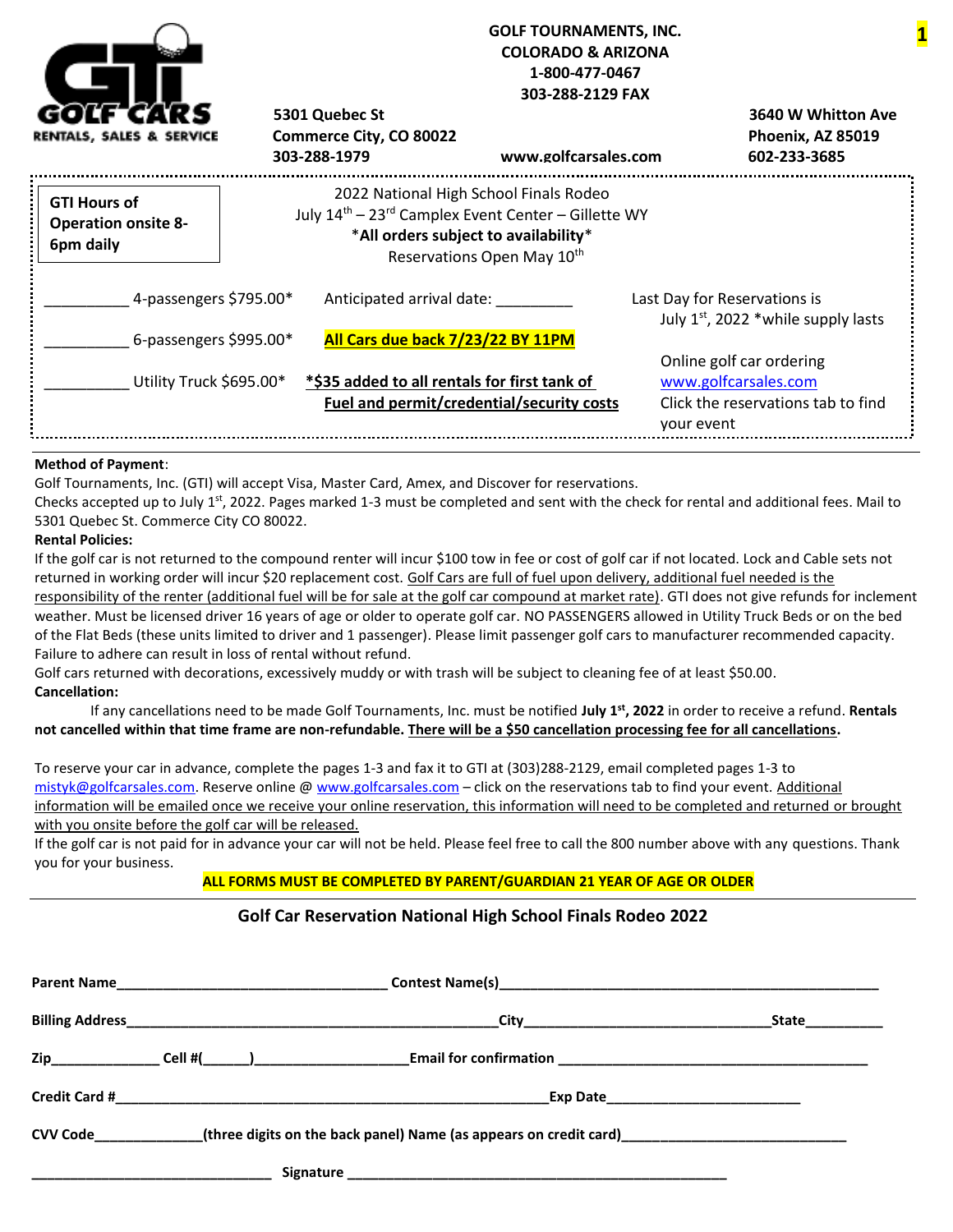

# CONTESTANT BACK #'S WILL BE REQUIRED WHEN PICKING UP THE GOLF CAR - GOLF CAR WILL NOT BE RELEASED UNTIL THE #'S ARE PROVIDED. PARENT/GUARDIANS 21 YEARS OLD MUST BE PRESENT



#### 2022 NHSRA GOLF CAR RENTAL RULES

The following rules & regulations for golf car usage will be in effect for 2022. Enforcement will be done by NHSFRA, event venue staff, and GTI Golf Car Staff. One warning for minor infractions and then the golf car will be confiscated with no rental refund. Serious infractions will result in confiscation of golf car and loss of rental immediately without any warning. **NO REFUNDS WILL BE GIVEN IF GOLF CAR IS CONFISCATED FOR NOT FOLLOWING ANY/ALL RULES.**

- 1. ONLY SELECT PERSONAL GOLF CARS WILL BE ALLOWED AND SUBJECT TO SECURITY AND RULES ENFORCEMENT. MUST BE PRE-REGISTERED AND APPROVED BEFORE EVENT.
- 2. All GTI rental golf cars must be registered, credentialed and permitted. The permit must be prominently displayed on the front driver's side hood of the golf car. \_
- 3. All drivers must be licensed driver 16 years of age or older to operate a golf car or the golf car will be confiscated and only released to an adult. Must be 21 years of age or older to rent a golf car.
- 4. Drivers must show proof of age and license if stopped by security or show their authorized wristband.<br>5. There is a 1:30 am curfew on golf car usage for anyone 21 years and under at the High School Finals Roc
- 5. There is a **1:30 am curfew** on golf car usage for anyone 21 years and under at the **High School Finals Rodeo**. There is no restriction on golf car usage by parents or adult guardians.
- 6. There are several off limits areas on the event grounds. Restricted areas will be signed and flagged as such and golf cars are prohibited. Golf Cars are not permitted off grounds or on public roads. Golf Car are not allowed inside the horse/barns/tents at any time. Golf Cars in Prohibited areas will be confiscated immediately and reported to officials.
- 7. When not in use, golf car must be locked up with the lock and cable provided at check out. Failure to do so could result in your golf car being confiscated and possible loss of usage for the remainder of the event and no rental refund. GTI is not responsible for lost/stolen golf cars.
- **8. Do not under any circumstances, lend your golf car to an unauthorized driver. If it is stolen, you are still responsible for any**  and all costs for damages or cost of the golf car which will be collected immediately. \_
- 9. Golf cars will be inspected upon check out for pre-existing damages. You will be responsible for all damages other than those noted and agreed upon at check out. A \$50 fee will be assessed to any customer whose golf car is returned with decorations/signs, residue from adhesives and/or excessive mud. NO SILLY STRING, it is very damaging to seats and bodies of the golf cars. There are no refunds for early returns.
- 10. You are responsible for removing and throwing away all trash prior to check in at the end of the event.
- 11. **If you or anyone else adjust the speed (governor) on the golf car you will have your golf car confiscated and be fined \$1000 or cost of repair if damaged depending on whichever is greater. New Engine cost \$2500 plus loss of revenue of \$1500 while the golf car is out of service. If your golf car is returned tampered with you will be charged as well.** (**NO Warning for this offense – this will result in loss of rental, fine and NO REFUNDS WILL BE GIVEN and will be reported to NHSRA**) \_\_\_\_\_\_\_\_
- 12. Do not exceed the capacity allowed on the golf car. Each person on the car must be **seated** on the bench seat (2-passenger golf car/2 people only, 4-passenger golf car/4 people only, 6-passenger golf car/6-people only, utility truck golf car/2 people only absolutely no person allowed in the truck bed).
- 13. Absolutely no drinking alcohol or use of drugs and driving on the golf car or event property is allowed at any time. No texting and driving as well.
- 14. Reckless driving, abuse of the rules, and irresponsible driving will result in loss of golf car. Absolutely no water balloon fights on golf cars. (**NO Tolerance Policy 1st offense golf car can/will be confiscated for remainder of event with no refund**). \_\_\_\_\_\_\_\_\_
- 15. Golf Car must be driven in a safe manner and all rules followed to maintain your golf car privilege.
- 16. Operating a golf car as well as being a passenger on a golf car can pose a risk of injury or death, operator must adhere to all safety rules to insure the safety of everyone attending the event.
- 17. GTI Hours of Operation: Daily 8 Am-6pm.
- 18. Security will be onsite arranged by GTI and NHSRA they will have full authority to confiscate golf cars, write tickets and/or warnings and to stop any golf car on grounds for rules infractions and/or unsafe driving. Periodic governor checks will be performed throughout the day on any/all golf cars.
- 19. **Lost golf cars or golf cars damaged beyond repair will be billed for replacement cost and an additional \$1500 for future loss of revenue. Currently new car orders take a year to receive. Replacement costs are as follows: 4-passenger \$9000, 6-passengers \$11,500, Utility Trucks \$9500.**

**It is expressly understood and agreed that GTI, The Camplex Events Center, the NHSRA, their staff, owners or operators and agents shall not be held liable for damages or injuries of any kind, whether to persons and/or property, and/or loss of time, and any other loss arising from the use, operation of, or in any way connected with the golf car rental. I have read, understand that this is a legally binding agreement and accept all the terms of this agreement. Failure to comply with these terms may result in the termination of your event credentials, the golf car being impounded and forfeiture of golf car privileges for the remainder of the event WITH NO REFUNDS GIVEN.** 

**Please initial all rules above on each line and sign below that you have read and understand all of the above statements/rules. Anyone operating the golf car must know and follow all regulations!**

| Parent/Guardian Name:         | Signature: | Date: |  |
|-------------------------------|------------|-------|--|
| <b>Contestant Print Name:</b> | Signature: | Date: |  |
| <b>Contestant Print Name:</b> | Signature: | Date: |  |